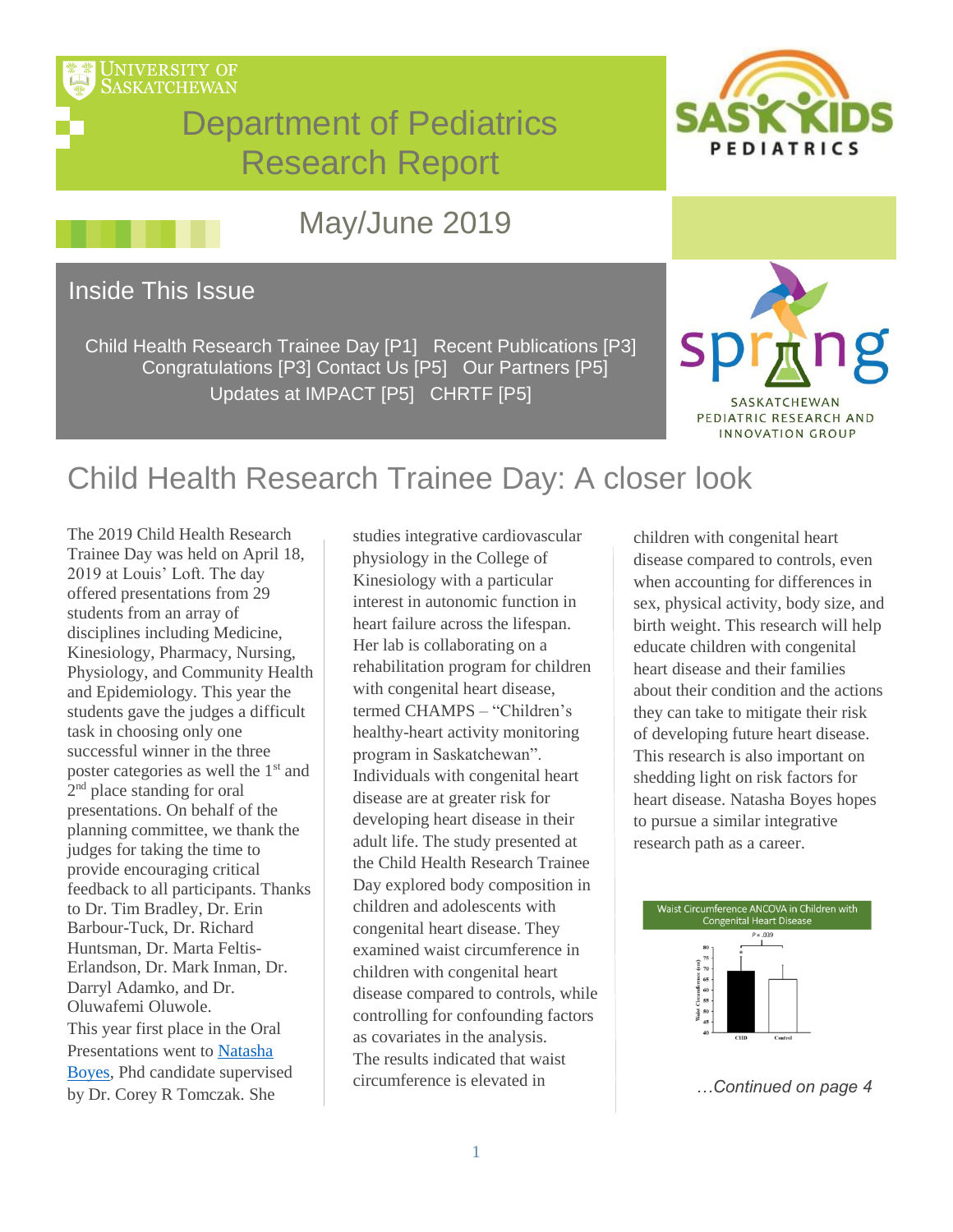#### Child Health Research Day *Continued from pg 1*

Current manuscript in preparation has the following authors: Erin Barbour-Tuck, Corey R Tomczak, Dana S Lahti, Chantelle L Baril, Charissa Pockett, Shonah Runalls, Ashok Kakadekar, Scott Pharis, Timothy J Bradley, Kristi D Wright, and Marta C Erlandson. This research is funded by The Jim Pattison Hospital Foundation. For more information check out this recent publication

[https://onlinelibrary.wiley.com/doi/full/10.1111/chd.126](https://onlinelibrary.wiley.com/doi/full/10.1111/chd.12614) [14](https://onlinelibrary.wiley.com/doi/full/10.1111/chd.12614)

Second place prize for the Oral Presentation section went to second year master student [Yuwen Zheng.](https://medicine.usask.ca/documents/pediatrics/2019%20Child%20Health%20Research%20Traineed%20Day%20Abstract%20Book.pdf) Yuwen is currently completing her Masters of Science in Kinesiology under the supervision of Dr. Saija Kontulainen. Her research focus is children's muscle & bone, strength and development. Her presentation explored the relationship between grip strength and bone strength and specifically if grip strength above or below 50th percentile can differentiate bone strength in children. Distal radius bone strength was measured using high-resolution computed topography (CT) and finite element model. Grip strength was measured using dynamometer.



Yuwen's results showed grip strength was an independent predictor of distal radius bone failure load and stiffness. Boys with a grip strength <50th percentile had 18-19% lower failure load and stiffness than their peers with a grip strength ≥50th percentile. There was no difference in girls. This research can potentially develop an easy way to identify lower bone strength in boys who would benefit from potential intervention targeting optimizing bone strength development. Grip strength measurement may offer an inexpensive way to identify boys with low bone strength and help development of targeted exercises to optimize their bone strength development. Future studies could assess if grip strength percentiles can help identify children with history of fractures and potentially help identify children at risk of fracture. Collaborators: Dr. James Johnston from College of Engineering. This research is funded by grants from NSERC and CIHR.

For the Undergrad Health Science Poster Category, 1<sup>st</sup> place went to [Anna Maria Smolyakova.](https://medicine.usask.ca/documents/pediatrics/newsletter/posters/Smolyakova%20%20Poster.pdf) Anna Maria has completed three years in the Physiology and

Pharmacology program at the College of Arts and Sciences and currently in her second year of Pharmacy. Under Dr. Laprairie's supervision, Anna Maria's research focuses on cannabinoids specifically looking at the endocannabinoid system of a rat model of childhood absence epilepsy (CAE). CAE is a rare form of epilepsy for which there is currently limited pharmacological options.



Endocannabinoids act in retrograde fashion, binding at the pre-synaptic terminal and preventing release of neurotransmitters Ligresti A1, De Petrocellis L1, Di Marzo V1. From<br>Phytocannabinoids to Cannabinoid Receptors and cannabinoids to Cannabinoid Receptors and Endocannabinoids: Pleiotropic Physiological and<br>Pathological Roles Through Complex Pharmacology Pathological Roles Through C Physiol Rev. 2016 Oct;96(4):1593-659.

Anna Maria, Dr. Laprairie, and their collaborators are interested in investigating the endocannabinoid system in a validated rat model of CAE in order to understand the dysregulated machinery, which could be contributing to epileptogenesis. Currently she has been investigating and quantifying proteins involved in the gabaergic and cannabinergic systems within specific regions in the brains of the validated rat model, GAERS. This project is still in the very early drug development stage but the hope is that this research may help develop improved treatments for absence epilepsy in the future. Anna Maria would like to finish her PharmD with aspirations to pursue post-graduate studies and continue doing research. Collaborators on this project are: Mariam Alaverdashvili, Quentin Greba, Michael Anderson, Andrew J. Roebuck, Wendie N.Marks, Sumanta Garai, Terrance P. Snutch, Ganesh A. Thakur, John G. Howland, Matt Hill, Gavin Petrie, Samantha Baglot, Robert B. Laprairie. This research is funded by SHRF, Galaxo Smith Kline, CIHR, North Eastern University, National Institute on Drug Abuse, College of Pharmacy and Nutrition, and USask

First place in the Medicine Poster Category went to [Sarah Ardell.](https://medicine.usask.ca/documents/pediatrics/newsletter/posters/Ardell%20-%20Poster.pdf) Sarah has a Bachelor of Arts in Psychology and is a MD candidate class of 2020. Her current area of research is in neonatal ultrasonography. The objective of this study was to use ultrasonography to document ranges of optic nerve sheath diameter (ONSD) in pre-term infants and determine if ONSD correlates most with pre-term infant's corrected gestational age, weight, or head circumference. Currently, invasive monitoring of raised intracranial pressure (ICP) is not recommended in this this age group. Pre-term infants are at increased risk of raised ICP due to their decreased gestation time.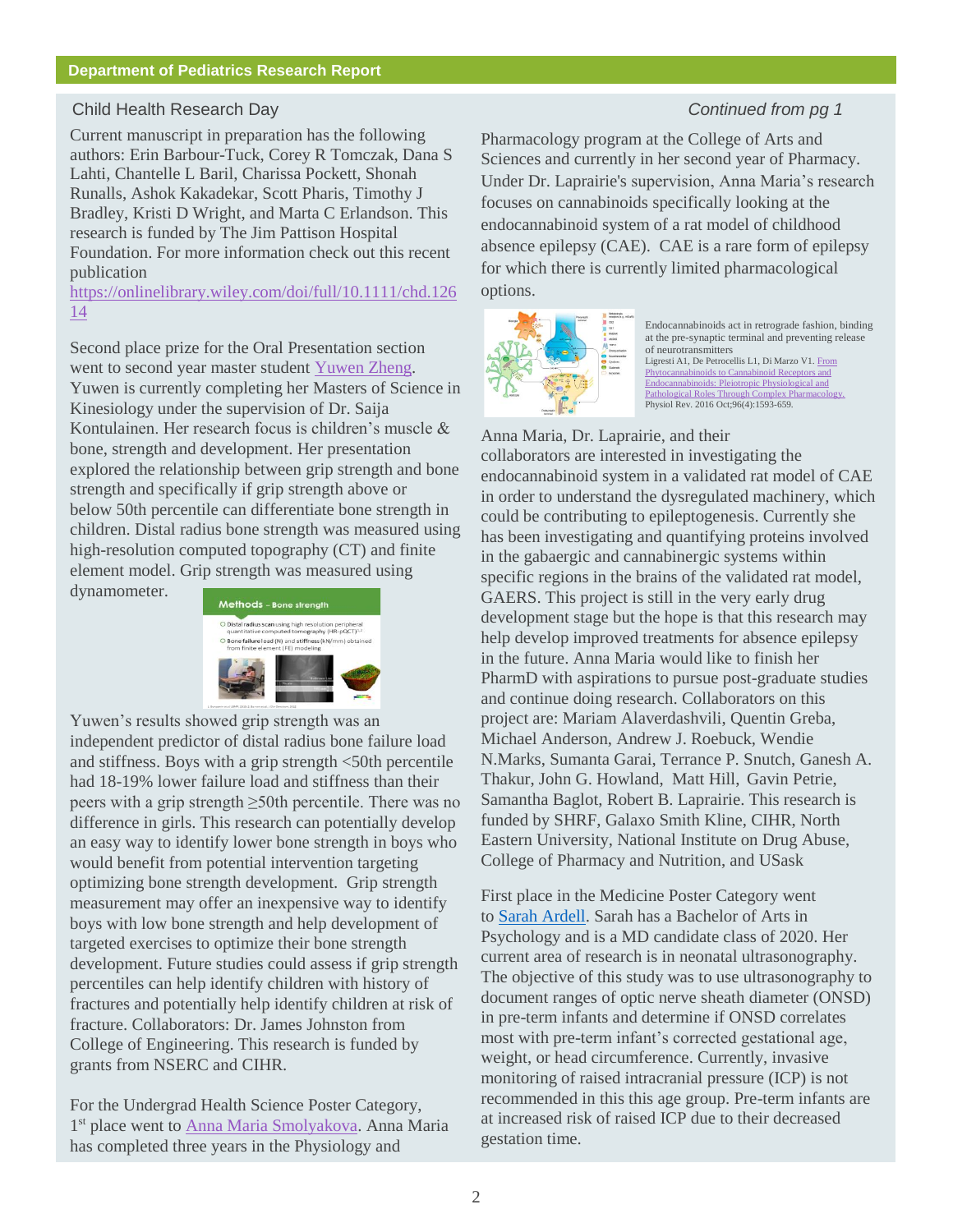## Congratulations –

The Canadian Pediatric Society's [18 Accolades for 2018](https://www.cps.ca/uploads/publications/year_in_review_2018_-_english.pdf) highlighted two USask pediatricians: Drs. Krista Baerg and Mahli Brindamour. Dr. Baerg's groundbreaking Canadian Paediatric Surveillance Program (CPSP) Study was highlighted which aims to improve treatment pathways for children and youth with complex regional pain. Dr. Brindamour, member of the Caring for Kids New to Canada Task Force, co-wrote two articles in the British Medical Journal and [The Globe and Mail,](https://www.theglobeandmail.com/opinion/article-what-we-can-do-for-separated-migrant-children-in-the-us/) protesting the treatment of migrant children and families at U.S. and Canadian border points.

#### **Recent Publications**

**Ardell S, Daspal S, Holt T, Hansen G.** [Optic Nerve Sheath Diameter for Preterm Infants: A Pilot Study.](https://www.ncbi.nlm.nih.gov/pubmed/30889584) Neonatology. 2019 Mar 19;116(1):1- 5.

Chhabra A, Oen K, Huber AM, Shiff NJ, Boire G, Benseler SM, Berard RA, Scuccimarri R, Feldman BM, Lim LSH, Barsalou J, Bruns A, Cabral DA, Chédeville G, Ellsworth J, Houghton K, Lang B, Morishita K, Rumsey DG, **Rosenberg AM**, Tse SM, Duffy KW, Duffy CM, Guzman J; ReACCh-Out Investigators. Real-World Effectiveness of Common Treatment Strategies for Juvenile Idiopathic Arthritis: Results [from a Canadian Cohort.](https://www.ncbi.nlm.nih.gov/pubmed/31074591) Arthritis Care Res (Hoboken). 2019 May 10.

Cho S, Yankanah R, **Babyn P**, Stimec J, Doria AS, Stephens D, Wright JG[.Inter-rater reliability of the radiographic assessment of simple bone](https://www.ncbi.nlm.nih.gov/pubmed/30996749)  [cysts.](https://www.ncbi.nlm.nih.gov/pubmed/30996749) J Child Orthop. 2019 Apr 1;13(2):226-235.

ElSayed E, **Daspal S**, Yee W, Pelausa E, Canning R, Shah PS, Yusuf K; Canadian Neonatal Network Investigators. [Outcomes of singleton small](https://www.ncbi.nlm.nih.gov/pubmed/31086284)  [for gestational age preterm infants exposed to maternal hypertension: a retrospective cohort study.](https://www.ncbi.nlm.nih.gov/pubmed/31086284) Pediatr Res. 2019 May 13.

Fox DA, Kang KT, Potts JE, **Bradley TJ**, Stewart LL, Dionne JM, Sandor GGS. Non-invasive assessment of aortic stiffness and blood pressure [in young Turner syndrome patients.](https://www.ncbi.nlm.nih.gov/pubmed/31042642) J Pediatr Endocrinol Metab. 2019 May 27;32(5):489-498.

Gebreegziabher T, **Regassa N**[. Ethiopia's high childhood undernutrition explained: analysis of the prevalence and key correlates based on recent](https://www.ncbi.nlm.nih.gov/pubmed/30894232)  [nationally representative data.](https://www.ncbi.nlm.nih.gov/pubmed/30894232) Public Health Nutr. 2019 Mar 21:1-11.

Gibson KM, Morishita KA, Dancey P, Moorehead P, Drögemöller B, Han X, Graham J, Hancock RE, Foell D, Benseler S, Luqmani R, Yeung RSM, Shenoi S, Bohm M, **Rosenberg AM**, Ross CJ, Cabral DA, Brown KL; PedVas investigators network[. Identification of novel Adenosine](https://www.ncbi.nlm.nih.gov/pubmed/31008556)  [Deaminase 2 gene variants and varied clinical phenotype in pediatric vasculitis.](https://www.ncbi.nlm.nih.gov/pubmed/31008556) Arthritis Rheumatol. 2019 Apr 22.

**Haas A**[. Identification of neonatal abstinence syndrome in the community: Infants born into Canada's opioid crisis.](https://www.ncbi.nlm.nih.gov/pubmed/30996597) Paediatr Child Health. 2019 May;24(2):81-84.

**Jariwala PS, Kalaniti K, Wonko N, Daspal S, Mugarab Samedi V**[. The Value of Different Radiological Modalities in Assessment of](https://www.ncbi.nlm.nih.gov/pubmed/30854247)  [Spontaneous Pneumomediastinum: Case Review and Diagnostic Perspective.](https://www.ncbi.nlm.nih.gov/pubmed/30854247) AJP Rep. 2019 Jan;9(1):e72-e75.

Lopes-Junior LC, Silveira DSC, Olson K, **Bomfim EO**, Veronez LC, Santos JC, Alonso JB, Nascimento LC, Pereira-da-Silva G, Lima RAG. [Clown Intervention on Psychological Stress and Fatigue in Pediatric Patients With Cancer Undergoing Chemotherapy.](https://www.ncbi.nlm.nih.gov/pubmed/30801267) Cancer Nurs. 2019 Feb 12.

MacLellan K, **Davies K**, Fisher J, Lemay JF[. A boy with developmental regression.](https://www.ncbi.nlm.nih.gov/pubmed/30996592) Paediatr Child Health. 2019 May;24(2):67-68.

Mager DR, Liu A, Marcon M, Harms K, Brill H, Mileski H, Dowhaniuk J, **Nasser R**, Carroll MW, Persad R, Turner JM[. Diet patterns in an](https://www.ncbi.nlm.nih.gov/pubmed/30904232)  [ethnically diverse pediatric population with celiac disease and](https://www.ncbi.nlm.nih.gov/pubmed/30904232) chronic gastrointestinal complaints. Clin Nutr ESPEN. 2019 Apr;30:73-80

Olakunde BO, **Adeyinka DA**, Olawepo JO, Pharr JR, Ozigbu CE, Wakdok S, Oladele T, Ezeanolue EE. [Towards the elimination of mother-to](https://www.ncbi.nlm.nih.gov/pubmed/31028402)child transmission of HIV in Nigeria: a health [system perspective of the achievements and challenges.](https://www.ncbi.nlm.nih.gov/pubmed/31028402) Int Health. 2019 Apr 27.

**Riar SS,** Banh THM, Borges K, Subbarao P, Patel V, Vasilevska-Ristovska J, Chanchlani R, Hussain-Shamsy N, Noone D, Hebert D, Licht CPB, Langlois V, Pearl RJ, Parekh RS. [Prevalence of Asthma and Allergies and Risk of Relapse in Childhood Nephrotic Syndrome: Insight into](https://www.ncbi.nlm.nih.gov/pubmed/30732999)  [Nephrotic Syndrome Cohort.](https://www.ncbi.nlm.nih.gov/pubmed/30732999) J Pediatr. 2019 May

**Su Y, D'Arcy C**, Yuan S, Meng X[. How does childhood maltreatment influence ensuing cognitive functioning among people with the exposure of](https://www.ncbi.nlm.nih.gov/pubmed/30991256)  [childhood maltreatment? A systematic review of](https://www.ncbi.nlm.nih.gov/pubmed/30991256) prospective cohort studies. J Affect Disord. 2019 Jun 1;252:278-293.

Be sure to check out the new [Recent Publications Showcase](https://medicine.usask.ca/research/publications.php#RecentPublicationsShowcase) page of recent scholarly articles published by the College of Medicine researchers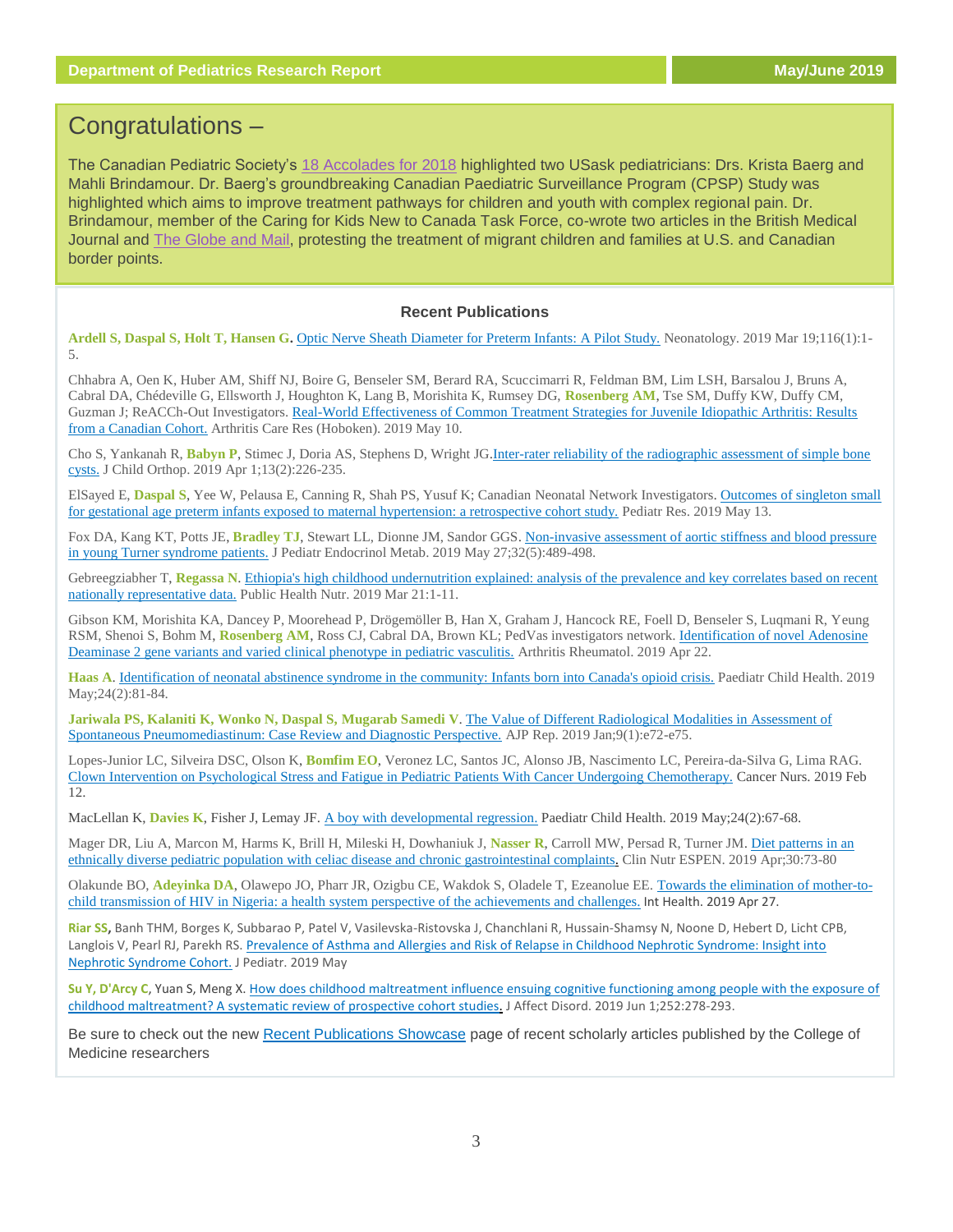#### Child Health Research Day *…Continued from page 2*

Ultrasonography of ONSD is widely used in older age groups; therefore, by establishing the normative ranges of ONSD in pre-term infants, and after further confirmation, it can be used as a safe and efficient form of investigation. This problem was investigated by scanning the ONSD of premature infants who did not have known intracranial pathologies. Three scans were performed on each closed eye of the patient with ultrasounds settings specific to optic scans, and the patients were re-scanned weekly and the ONSD documented. The data from these scans was aggregated to demonstrate pilot normative data of ONSD for this age group. It was found that the ONSD was correlated with corrected gestational age while not correlated with head circumference or weight. Preterm infants benefit from this research as it decreases the need for invasive monitoring of ICP for these high-risk patients, allows for rapid diagnosis at the bedside and intervention when they are found to have raised ICP, and it is a safe method of monitoring with little to no side effects. Healthcare practitioners also benefit as it adds to their tool-box in making diagnoses and decisions which impact patient care in an emergency setting. This will ultimately lead to a decrease in resources and time to diagnose ICP in the preterm population. Internationally, this could provide rural communities of limited access to imaging modalities for investigating raised ICP using ultrasound. Sarah intends to pursue research in her career after observing how imperative research is to the betterment of patient care. Collaborators for this project: Sibasis Daspal, Tanya Holt, Gregory Hansen. For more information check out this recent publication:

### <https://www.karger.com/Article/Abstract/497163>

[Stephanie Vuong](https://medicine.usask.ca/documents/pediatrics/newsletter/posters/Vuong%20-%20Poster.pdf) won first place in the Masters Poster Category. Stephanie has a Bachelor of Science in Toxicology and currently obtaining her Masters in Pharmacy. Her research interest is in pharmaceutical analysis and developing analytical methods to measure cannabinoid levels in pediatric patients. She is currently working on the Cannabidiol and Children with Refractory Epileptic Encephalopathy (CARE-E) study and the Prevalence of Prenatal Cannabis Exposure study, both led by Dr. Richard Huntsman. Currently, there is no dosing regimen available for the administration of Cannabis oil extract to children with refractory epileptic encephalopathy. Children are undergoing growth development throughout childhood, making it improper to design a "one size fits all" dose for the pediatric population, therefore, the CARE-E study is determining the age-dependent pharmacokinetics of

cannabinoids in children to develop dosing regimens suitable for different age groups. The CARE-E study will provide important knowledge regarding dosing guidelines regurang aosing guiter. for cannabis and children. With data supporting the efficacy of Cannabis oil therapy as well as an established dosing guideline, pediatricians can be more comfortable and certain with prescribing Cannabis oil to their patients. Since the legalization of recreational Cannabis, there has been concern regarding the potential increase of women using Cannabis while pregnant, leading to prenatal Cannabis exposure with possible permanent neurodevelopmental impairments. Currently, a qualitative/drug identification method is being developed, using LC-MS/MS, to detect for the presence of cannabinoids in newborn dried blood spots. Archived newborn dried blood spot samples taken two months before and after the legalization of recreational ganzation of recreational Cannabis will be analyzed. This will help to determine the prevalence of prenatal Cannabis exposure pre- and postlegalization of recreational Cannabis. Stephanie plans to continue doing research in the Cannabis field. She is passionate about challenging herself to discover new concepts that can apply to potential therapeutic applications. Co-supervisors: Drs. Jane Alcorn and Andrew W. Lyon. Collaborators: Dr. Richard Huntsman, Deborah Michel, and Fang Wu. This research is funded by Jim Pattison Children's Hospital Foundation, Saskatchewan Health Research Foundation (SHRF) and CoMRAD. For high-risk patients, allows for the contract of the contract of the contract of the more information check out these recent publications: Blood Collection Tube is the tube of choice for LC-MS/MS  $\frac{1}{2}$  and  $\frac{1}{2}$  in the theory. Bediethic  $\frac{\text{analysis of bioactive cannabis in plasma.} \text{Pediatric}}{\text{R}}$ [Dosing Considerations for Medical Cannabis](https://www.intechopen.com/books/recent-advances-in-cannabinoid-research/pediatric-dosing-considerations-for-medical-cannabis)